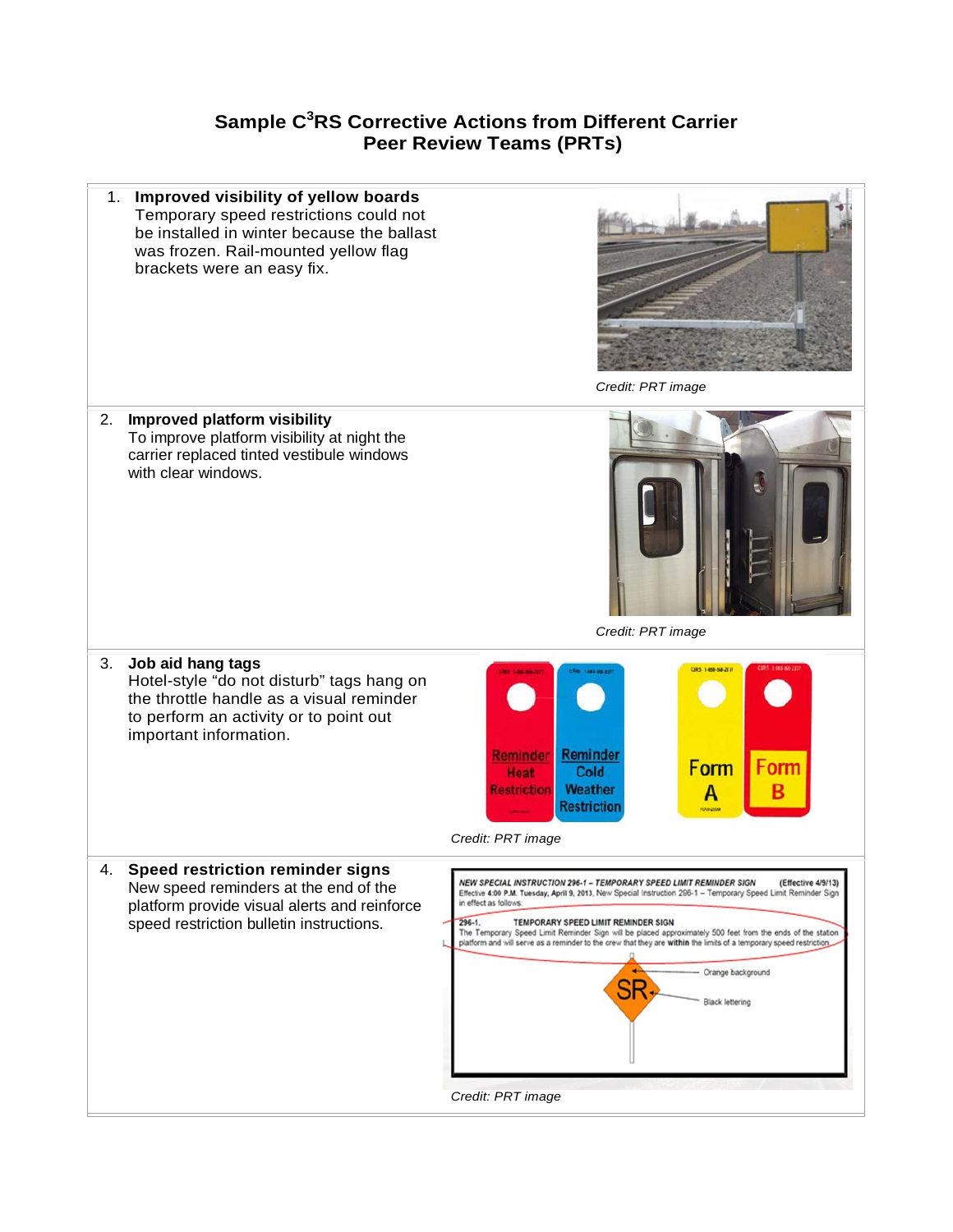| <b>Consolidated speed restriction</b><br>bulletins                                                                                                                                                                                                           | <b>Restriction Bulletin</b><br>Effective: 4:00 P.M. Tuesday, January 31, 2012                                                                                                                                                                                                                                                                                                                                                                                                     |               |                                                                                                                                                                                                                                                                                                                                                                                                                                                                                                                                                                                                                                                                                                                |                                                                                                                                                                                                                                                                                                                                                                                                                      |                                                                                                                                                                                                                                                                                                                                                        |                                                                         |                                                                                                                                                                                                             |                                                                                             |                                                                                                                                                                                                                                                                                                                                                                                       |                                                                                                                           |                                                                                                                                                                                                                                                                                                                                                                                                                                                                                                                                                                                                                                                                                                                                                                                                                                                                                                                                                                                                                                                                                                                                                                                                                                                                                                                                                                                                                                                                                                                                                                                                                                                                                                                                                                               |                                                                                  |                                                                                                                                                                                                                                                                                                                                                                                                                                                                                                                                                                                                                                                                                                                                                                                                                                                                                                                                                                                                                                                                                                                                                                                                                                                                                                                                                                                                                                                                                                                                                                                                                                                                                                                                                                                                                                                                                                                                                                                                                                                                                                                                                                                                             |
|--------------------------------------------------------------------------------------------------------------------------------------------------------------------------------------------------------------------------------------------------------------|-----------------------------------------------------------------------------------------------------------------------------------------------------------------------------------------------------------------------------------------------------------------------------------------------------------------------------------------------------------------------------------------------------------------------------------------------------------------------------------|---------------|----------------------------------------------------------------------------------------------------------------------------------------------------------------------------------------------------------------------------------------------------------------------------------------------------------------------------------------------------------------------------------------------------------------------------------------------------------------------------------------------------------------------------------------------------------------------------------------------------------------------------------------------------------------------------------------------------------------|----------------------------------------------------------------------------------------------------------------------------------------------------------------------------------------------------------------------------------------------------------------------------------------------------------------------------------------------------------------------------------------------------------------------|--------------------------------------------------------------------------------------------------------------------------------------------------------------------------------------------------------------------------------------------------------------------------------------------------------------------------------------------------------|-------------------------------------------------------------------------|-------------------------------------------------------------------------------------------------------------------------------------------------------------------------------------------------------------|---------------------------------------------------------------------------------------------|---------------------------------------------------------------------------------------------------------------------------------------------------------------------------------------------------------------------------------------------------------------------------------------------------------------------------------------------------------------------------------------|---------------------------------------------------------------------------------------------------------------------------|-------------------------------------------------------------------------------------------------------------------------------------------------------------------------------------------------------------------------------------------------------------------------------------------------------------------------------------------------------------------------------------------------------------------------------------------------------------------------------------------------------------------------------------------------------------------------------------------------------------------------------------------------------------------------------------------------------------------------------------------------------------------------------------------------------------------------------------------------------------------------------------------------------------------------------------------------------------------------------------------------------------------------------------------------------------------------------------------------------------------------------------------------------------------------------------------------------------------------------------------------------------------------------------------------------------------------------------------------------------------------------------------------------------------------------------------------------------------------------------------------------------------------------------------------------------------------------------------------------------------------------------------------------------------------------------------------------------------------------------------------------------------------------|----------------------------------------------------------------------------------|-------------------------------------------------------------------------------------------------------------------------------------------------------------------------------------------------------------------------------------------------------------------------------------------------------------------------------------------------------------------------------------------------------------------------------------------------------------------------------------------------------------------------------------------------------------------------------------------------------------------------------------------------------------------------------------------------------------------------------------------------------------------------------------------------------------------------------------------------------------------------------------------------------------------------------------------------------------------------------------------------------------------------------------------------------------------------------------------------------------------------------------------------------------------------------------------------------------------------------------------------------------------------------------------------------------------------------------------------------------------------------------------------------------------------------------------------------------------------------------------------------------------------------------------------------------------------------------------------------------------------------------------------------------------------------------------------------------------------------------------------------------------------------------------------------------------------------------------------------------------------------------------------------------------------------------------------------------------------------------------------------------------------------------------------------------------------------------------------------------------------------------------------------------------------------------------------------------|
|                                                                                                                                                                                                                                                              |                                                                                                                                                                                                                                                                                                                                                                                                                                                                                   |               |                                                                                                                                                                                                                                                                                                                                                                                                                                                                                                                                                                                                                                                                                                                |                                                                                                                                                                                                                                                                                                                                                                                                                      |                                                                                                                                                                                                                                                                                                                                                        |                                                                         |                                                                                                                                                                                                             |                                                                                             |                                                                                                                                                                                                                                                                                                                                                                                       |                                                                                                                           | Signs                                                                                                                                                                                                                                                                                                                                                                                                                                                                                                                                                                                                                                                                                                                                                                                                                                                                                                                                                                                                                                                                                                                                                                                                                                                                                                                                                                                                                                                                                                                                                                                                                                                                                                                                                                         | Cancel                                                                           | Dsp                                                                                                                                                                                                                                                                                                                                                                                                                                                                                                                                                                                                                                                                                                                                                                                                                                                                                                                                                                                                                                                                                                                                                                                                                                                                                                                                                                                                                                                                                                                                                                                                                                                                                                                                                                                                                                                                                                                                                                                                                                                                                                                                                                                                         |
|                                                                                                                                                                                                                                                              | West                                                                                                                                                                                                                                                                                                                                                                                                                                                                              |               |                                                                                                                                                                                                                                                                                                                                                                                                                                                                                                                                                                                                                                                                                                                |                                                                                                                                                                                                                                                                                                                                                                                                                      | 35                                                                                                                                                                                                                                                                                                                                                     | \$5                                                                     |                                                                                                                                                                                                             |                                                                                             |                                                                                                                                                                                                                                                                                                                                                                                       |                                                                                                                           | <b>YES</b><br>YES                                                                                                                                                                                                                                                                                                                                                                                                                                                                                                                                                                                                                                                                                                                                                                                                                                                                                                                                                                                                                                                                                                                                                                                                                                                                                                                                                                                                                                                                                                                                                                                                                                                                                                                                                             |                                                                                  |                                                                                                                                                                                                                                                                                                                                                                                                                                                                                                                                                                                                                                                                                                                                                                                                                                                                                                                                                                                                                                                                                                                                                                                                                                                                                                                                                                                                                                                                                                                                                                                                                                                                                                                                                                                                                                                                                                                                                                                                                                                                                                                                                                                                             |
|                                                                                                                                                                                                                                                              |                                                                                                                                                                                                                                                                                                                                                                                                                                                                                   |               |                                                                                                                                                                                                                                                                                                                                                                                                                                                                                                                                                                                                                                                                                                                |                                                                                                                                                                                                                                                                                                                                                                                                                      |                                                                                                                                                                                                                                                                                                                                                        |                                                                         |                                                                                                                                                                                                             |                                                                                             |                                                                                                                                                                                                                                                                                                                                                                                       |                                                                                                                           |                                                                                                                                                                                                                                                                                                                                                                                                                                                                                                                                                                                                                                                                                                                                                                                                                                                                                                                                                                                                                                                                                                                                                                                                                                                                                                                                                                                                                                                                                                                                                                                                                                                                                                                                                                               |                                                                                  |                                                                                                                                                                                                                                                                                                                                                                                                                                                                                                                                                                                                                                                                                                                                                                                                                                                                                                                                                                                                                                                                                                                                                                                                                                                                                                                                                                                                                                                                                                                                                                                                                                                                                                                                                                                                                                                                                                                                                                                                                                                                                                                                                                                                             |
|                                                                                                                                                                                                                                                              |                                                                                                                                                                                                                                                                                                                                                                                                                                                                                   |               |                                                                                                                                                                                                                                                                                                                                                                                                                                                                                                                                                                                                                                                                                                                |                                                                                                                                                                                                                                                                                                                                                                                                                      |                                                                                                                                                                                                                                                                                                                                                        |                                                                         |                                                                                                                                                                                                             |                                                                                             |                                                                                                                                                                                                                                                                                                                                                                                       |                                                                                                                           |                                                                                                                                                                                                                                                                                                                                                                                                                                                                                                                                                                                                                                                                                                                                                                                                                                                                                                                                                                                                                                                                                                                                                                                                                                                                                                                                                                                                                                                                                                                                                                                                                                                                                                                                                                               |                                                                                  |                                                                                                                                                                                                                                                                                                                                                                                                                                                                                                                                                                                                                                                                                                                                                                                                                                                                                                                                                                                                                                                                                                                                                                                                                                                                                                                                                                                                                                                                                                                                                                                                                                                                                                                                                                                                                                                                                                                                                                                                                                                                                                                                                                                                             |
|                                                                                                                                                                                                                                                              | <b>MP 33.0.15 a</b>                                                                                                                                                                                                                                                                                                                                                                                                                                                               |               |                                                                                                                                                                                                                                                                                                                                                                                                                                                                                                                                                                                                                                                                                                                |                                                                                                                                                                                                                                                                                                                                                                                                                      |                                                                                                                                                                                                                                                                                                                                                        |                                                                         |                                                                                                                                                                                                             |                                                                                             |                                                                                                                                                                                                                                                                                                                                                                                       |                                                                                                                           | res                                                                                                                                                                                                                                                                                                                                                                                                                                                                                                                                                                                                                                                                                                                                                                                                                                                                                                                                                                                                                                                                                                                                                                                                                                                                                                                                                                                                                                                                                                                                                                                                                                                                                                                                                                           |                                                                                  |                                                                                                                                                                                                                                                                                                                                                                                                                                                                                                                                                                                                                                                                                                                                                                                                                                                                                                                                                                                                                                                                                                                                                                                                                                                                                                                                                                                                                                                                                                                                                                                                                                                                                                                                                                                                                                                                                                                                                                                                                                                                                                                                                                                                             |
|                                                                                                                                                                                                                                                              | MP 44.0J3                                                                                                                                                                                                                                                                                                                                                                                                                                                                         |               |                                                                                                                                                                                                                                                                                                                                                                                                                                                                                                                                                                                                                                                                                                                |                                                                                                                                                                                                                                                                                                                                                                                                                      |                                                                                                                                                                                                                                                                                                                                                        |                                                                         |                                                                                                                                                                                                             |                                                                                             |                                                                                                                                                                                                                                                                                                                                                                                       | 40                                                                                                                        | <b>YES</b>                                                                                                                                                                                                                                                                                                                                                                                                                                                                                                                                                                                                                                                                                                                                                                                                                                                                                                                                                                                                                                                                                                                                                                                                                                                                                                                                                                                                                                                                                                                                                                                                                                                                                                                                                                    |                                                                                  |                                                                                                                                                                                                                                                                                                                                                                                                                                                                                                                                                                                                                                                                                                                                                                                                                                                                                                                                                                                                                                                                                                                                                                                                                                                                                                                                                                                                                                                                                                                                                                                                                                                                                                                                                                                                                                                                                                                                                                                                                                                                                                                                                                                                             |
|                                                                                                                                                                                                                                                              |                                                                                                                                                                                                                                                                                                                                                                                                                                                                                   |               |                                                                                                                                                                                                                                                                                                                                                                                                                                                                                                                                                                                                                                                                                                                |                                                                                                                                                                                                                                                                                                                                                                                                                      |                                                                                                                                                                                                                                                                                                                                                        |                                                                         |                                                                                                                                                                                                             |                                                                                             |                                                                                                                                                                                                                                                                                                                                                                                       |                                                                                                                           |                                                                                                                                                                                                                                                                                                                                                                                                                                                                                                                                                                                                                                                                                                                                                                                                                                                                                                                                                                                                                                                                                                                                                                                                                                                                                                                                                                                                                                                                                                                                                                                                                                                                                                                                                                               |                                                                                  |                                                                                                                                                                                                                                                                                                                                                                                                                                                                                                                                                                                                                                                                                                                                                                                                                                                                                                                                                                                                                                                                                                                                                                                                                                                                                                                                                                                                                                                                                                                                                                                                                                                                                                                                                                                                                                                                                                                                                                                                                                                                                                                                                                                                             |
| track onto a single bulletin, ordered<br>sequentially by milepost, makes it easier to                                                                                                                                                                        | (Westward)                                                                                                                                                                                                                                                                                                                                                                                                                                                                        |               |                                                                                                                                                                                                                                                                                                                                                                                                                                                                                                                                                                                                                                                                                                                |                                                                                                                                                                                                                                                                                                                                                                                                                      |                                                                                                                                                                                                                                                                                                                                                        |                                                                         |                                                                                                                                                                                                             |                                                                                             |                                                                                                                                                                                                                                                                                                                                                                                       |                                                                                                                           |                                                                                                                                                                                                                                                                                                                                                                                                                                                                                                                                                                                                                                                                                                                                                                                                                                                                                                                                                                                                                                                                                                                                                                                                                                                                                                                                                                                                                                                                                                                                                                                                                                                                                                                                                                               |                                                                                  |                                                                                                                                                                                                                                                                                                                                                                                                                                                                                                                                                                                                                                                                                                                                                                                                                                                                                                                                                                                                                                                                                                                                                                                                                                                                                                                                                                                                                                                                                                                                                                                                                                                                                                                                                                                                                                                                                                                                                                                                                                                                                                                                                                                                             |
|                                                                                                                                                                                                                                                              | <b>End Only)</b>                                                                                                                                                                                                                                                                                                                                                                                                                                                                  |               |                                                                                                                                                                                                                                                                                                                                                                                                                                                                                                                                                                                                                                                                                                                |                                                                                                                                                                                                                                                                                                                                                                                                                      |                                                                                                                                                                                                                                                                                                                                                        |                                                                         |                                                                                                                                                                                                             |                                                                                             |                                                                                                                                                                                                                                                                                                                                                                                       |                                                                                                                           |                                                                                                                                                                                                                                                                                                                                                                                                                                                                                                                                                                                                                                                                                                                                                                                                                                                                                                                                                                                                                                                                                                                                                                                                                                                                                                                                                                                                                                                                                                                                                                                                                                                                                                                                                                               |                                                                                  |                                                                                                                                                                                                                                                                                                                                                                                                                                                                                                                                                                                                                                                                                                                                                                                                                                                                                                                                                                                                                                                                                                                                                                                                                                                                                                                                                                                                                                                                                                                                                                                                                                                                                                                                                                                                                                                                                                                                                                                                                                                                                                                                                                                                             |
|                                                                                                                                                                                                                                                              |                                                                                                                                                                                                                                                                                                                                                                                                                                                                                   |               |                                                                                                                                                                                                                                                                                                                                                                                                                                                                                                                                                                                                                                                                                                                |                                                                                                                                                                                                                                                                                                                                                                                                                      |                                                                                                                                                                                                                                                                                                                                                        |                                                                         |                                                                                                                                                                                                             |                                                                                             |                                                                                                                                                                                                                                                                                                                                                                                       |                                                                                                                           |                                                                                                                                                                                                                                                                                                                                                                                                                                                                                                                                                                                                                                                                                                                                                                                                                                                                                                                                                                                                                                                                                                                                                                                                                                                                                                                                                                                                                                                                                                                                                                                                                                                                                                                                                                               |                                                                                  | Disp                                                                                                                                                                                                                                                                                                                                                                                                                                                                                                                                                                                                                                                                                                                                                                                                                                                                                                                                                                                                                                                                                                                                                                                                                                                                                                                                                                                                                                                                                                                                                                                                                                                                                                                                                                                                                                                                                                                                                                                                                                                                                                                                                                                                        |
|                                                                                                                                                                                                                                                              |                                                                                                                                                                                                                                                                                                                                                                                                                                                                                   |               |                                                                                                                                                                                                                                                                                                                                                                                                                                                                                                                                                                                                                                                                                                                |                                                                                                                                                                                                                                                                                                                                                                                                                      |                                                                                                                                                                                                                                                                                                                                                        | w                                                                       |                                                                                                                                                                                                             |                                                                                             |                                                                                                                                                                                                                                                                                                                                                                                       |                                                                                                                           |                                                                                                                                                                                                                                                                                                                                                                                                                                                                                                                                                                                                                                                                                                                                                                                                                                                                                                                                                                                                                                                                                                                                                                                                                                                                                                                                                                                                                                                                                                                                                                                                                                                                                                                                                                               |                                                                                  |                                                                                                                                                                                                                                                                                                                                                                                                                                                                                                                                                                                                                                                                                                                                                                                                                                                                                                                                                                                                                                                                                                                                                                                                                                                                                                                                                                                                                                                                                                                                                                                                                                                                                                                                                                                                                                                                                                                                                                                                                                                                                                                                                                                                             |
|                                                                                                                                                                                                                                                              |                                                                                                                                                                                                                                                                                                                                                                                                                                                                                   |               |                                                                                                                                                                                                                                                                                                                                                                                                                                                                                                                                                                                                                                                                                                                |                                                                                                                                                                                                                                                                                                                                                                                                                      |                                                                                                                                                                                                                                                                                                                                                        |                                                                         |                                                                                                                                                                                                             |                                                                                             |                                                                                                                                                                                                                                                                                                                                                                                       |                                                                                                                           |                                                                                                                                                                                                                                                                                                                                                                                                                                                                                                                                                                                                                                                                                                                                                                                                                                                                                                                                                                                                                                                                                                                                                                                                                                                                                                                                                                                                                                                                                                                                                                                                                                                                                                                                                                               |                                                                                  |                                                                                                                                                                                                                                                                                                                                                                                                                                                                                                                                                                                                                                                                                                                                                                                                                                                                                                                                                                                                                                                                                                                                                                                                                                                                                                                                                                                                                                                                                                                                                                                                                                                                                                                                                                                                                                                                                                                                                                                                                                                                                                                                                                                                             |
|                                                                                                                                                                                                                                                              |                                                                                                                                                                                                                                                                                                                                                                                                                                                                                   |               |                                                                                                                                                                                                                                                                                                                                                                                                                                                                                                                                                                                                                                                                                                                |                                                                                                                                                                                                                                                                                                                                                                                                                      |                                                                                                                                                                                                                                                                                                                                                        |                                                                         |                                                                                                                                                                                                             |                                                                                             |                                                                                                                                                                                                                                                                                                                                                                                       |                                                                                                                           |                                                                                                                                                                                                                                                                                                                                                                                                                                                                                                                                                                                                                                                                                                                                                                                                                                                                                                                                                                                                                                                                                                                                                                                                                                                                                                                                                                                                                                                                                                                                                                                                                                                                                                                                                                               |                                                                                  |                                                                                                                                                                                                                                                                                                                                                                                                                                                                                                                                                                                                                                                                                                                                                                                                                                                                                                                                                                                                                                                                                                                                                                                                                                                                                                                                                                                                                                                                                                                                                                                                                                                                                                                                                                                                                                                                                                                                                                                                                                                                                                                                                                                                             |
|                                                                                                                                                                                                                                                              |                                                                                                                                                                                                                                                                                                                                                                                                                                                                                   |               |                                                                                                                                                                                                                                                                                                                                                                                                                                                                                                                                                                                                                                                                                                                |                                                                                                                                                                                                                                                                                                                                                                                                                      |                                                                                                                                                                                                                                                                                                                                                        |                                                                         |                                                                                                                                                                                                             |                                                                                             |                                                                                                                                                                                                                                                                                                                                                                                       |                                                                                                                           |                                                                                                                                                                                                                                                                                                                                                                                                                                                                                                                                                                                                                                                                                                                                                                                                                                                                                                                                                                                                                                                                                                                                                                                                                                                                                                                                                                                                                                                                                                                                                                                                                                                                                                                                                                               |                                                                                  |                                                                                                                                                                                                                                                                                                                                                                                                                                                                                                                                                                                                                                                                                                                                                                                                                                                                                                                                                                                                                                                                                                                                                                                                                                                                                                                                                                                                                                                                                                                                                                                                                                                                                                                                                                                                                                                                                                                                                                                                                                                                                                                                                                                                             |
|                                                                                                                                                                                                                                                              |                                                                                                                                                                                                                                                                                                                                                                                                                                                                                   |               |                                                                                                                                                                                                                                                                                                                                                                                                                                                                                                                                                                                                                                                                                                                |                                                                                                                                                                                                                                                                                                                                                                                                                      |                                                                                                                                                                                                                                                                                                                                                        |                                                                         |                                                                                                                                                                                                             |                                                                                             |                                                                                                                                                                                                                                                                                                                                                                                       |                                                                                                                           |                                                                                                                                                                                                                                                                                                                                                                                                                                                                                                                                                                                                                                                                                                                                                                                                                                                                                                                                                                                                                                                                                                                                                                                                                                                                                                                                                                                                                                                                                                                                                                                                                                                                                                                                                                               |                                                                                  |                                                                                                                                                                                                                                                                                                                                                                                                                                                                                                                                                                                                                                                                                                                                                                                                                                                                                                                                                                                                                                                                                                                                                                                                                                                                                                                                                                                                                                                                                                                                                                                                                                                                                                                                                                                                                                                                                                                                                                                                                                                                                                                                                                                                             |
|                                                                                                                                                                                                                                                              |                                                                                                                                                                                                                                                                                                                                                                                                                                                                                   |               |                                                                                                                                                                                                                                                                                                                                                                                                                                                                                                                                                                                                                                                                                                                |                                                                                                                                                                                                                                                                                                                                                                                                                      |                                                                                                                                                                                                                                                                                                                                                        |                                                                         |                                                                                                                                                                                                             |                                                                                             |                                                                                                                                                                                                                                                                                                                                                                                       |                                                                                                                           |                                                                                                                                                                                                                                                                                                                                                                                                                                                                                                                                                                                                                                                                                                                                                                                                                                                                                                                                                                                                                                                                                                                                                                                                                                                                                                                                                                                                                                                                                                                                                                                                                                                                                                                                                                               |                                                                                  |                                                                                                                                                                                                                                                                                                                                                                                                                                                                                                                                                                                                                                                                                                                                                                                                                                                                                                                                                                                                                                                                                                                                                                                                                                                                                                                                                                                                                                                                                                                                                                                                                                                                                                                                                                                                                                                                                                                                                                                                                                                                                                                                                                                                             |
|                                                                                                                                                                                                                                                              |                                                                                                                                                                                                                                                                                                                                                                                                                                                                                   |               |                                                                                                                                                                                                                                                                                                                                                                                                                                                                                                                                                                                                                                                                                                                |                                                                                                                                                                                                                                                                                                                                                                                                                      |                                                                                                                                                                                                                                                                                                                                                        |                                                                         |                                                                                                                                                                                                             |                                                                                             |                                                                                                                                                                                                                                                                                                                                                                                       |                                                                                                                           |                                                                                                                                                                                                                                                                                                                                                                                                                                                                                                                                                                                                                                                                                                                                                                                                                                                                                                                                                                                                                                                                                                                                                                                                                                                                                                                                                                                                                                                                                                                                                                                                                                                                                                                                                                               |                                                                                  |                                                                                                                                                                                                                                                                                                                                                                                                                                                                                                                                                                                                                                                                                                                                                                                                                                                                                                                                                                                                                                                                                                                                                                                                                                                                                                                                                                                                                                                                                                                                                                                                                                                                                                                                                                                                                                                                                                                                                                                                                                                                                                                                                                                                             |
|                                                                                                                                                                                                                                                              | Line                                                                                                                                                                                                                                                                                                                                                                                                                                                                              |               |                                                                                                                                                                                                                                                                                                                                                                                                                                                                                                                                                                                                                                                                                                                |                                                                                                                                                                                                                                                                                                                                                                                                                      |                                                                                                                                                                                                                                                                                                                                                        |                                                                         |                                                                                                                                                                                                             |                                                                                             |                                                                                                                                                                                                                                                                                                                                                                                       | Time                                                                                                                      | Dspr                                                                                                                                                                                                                                                                                                                                                                                                                                                                                                                                                                                                                                                                                                                                                                                                                                                                                                                                                                                                                                                                                                                                                                                                                                                                                                                                                                                                                                                                                                                                                                                                                                                                                                                                                                          | Tame<br>بمقصد                                                                    |                                                                                                                                                                                                                                                                                                                                                                                                                                                                                                                                                                                                                                                                                                                                                                                                                                                                                                                                                                                                                                                                                                                                                                                                                                                                                                                                                                                                                                                                                                                                                                                                                                                                                                                                                                                                                                                                                                                                                                                                                                                                                                                                                                                                             |
|                                                                                                                                                                                                                                                              |                                                                                                                                                                                                                                                                                                                                                                                                                                                                                   |               |                                                                                                                                                                                                                                                                                                                                                                                                                                                                                                                                                                                                                                                                                                                |                                                                                                                                                                                                                                                                                                                                                                                                                      |                                                                                                                                                                                                                                                                                                                                                        |                                                                         |                                                                                                                                                                                                             |                                                                                             |                                                                                                                                                                                                                                                                                                                                                                                       |                                                                                                                           |                                                                                                                                                                                                                                                                                                                                                                                                                                                                                                                                                                                                                                                                                                                                                                                                                                                                                                                                                                                                                                                                                                                                                                                                                                                                                                                                                                                                                                                                                                                                                                                                                                                                                                                                                                               |                                                                                  |                                                                                                                                                                                                                                                                                                                                                                                                                                                                                                                                                                                                                                                                                                                                                                                                                                                                                                                                                                                                                                                                                                                                                                                                                                                                                                                                                                                                                                                                                                                                                                                                                                                                                                                                                                                                                                                                                                                                                                                                                                                                                                                                                                                                             |
|                                                                                                                                                                                                                                                              |                                                                                                                                                                                                                                                                                                                                                                                                                                                                                   |               |                                                                                                                                                                                                                                                                                                                                                                                                                                                                                                                                                                                                                                                                                                                |                                                                                                                                                                                                                                                                                                                                                                                                                      |                                                                                                                                                                                                                                                                                                                                                        |                                                                         |                                                                                                                                                                                                             |                                                                                             |                                                                                                                                                                                                                                                                                                                                                                                       |                                                                                                                           |                                                                                                                                                                                                                                                                                                                                                                                                                                                                                                                                                                                                                                                                                                                                                                                                                                                                                                                                                                                                                                                                                                                                                                                                                                                                                                                                                                                                                                                                                                                                                                                                                                                                                                                                                                               |                                                                                  |                                                                                                                                                                                                                                                                                                                                                                                                                                                                                                                                                                                                                                                                                                                                                                                                                                                                                                                                                                                                                                                                                                                                                                                                                                                                                                                                                                                                                                                                                                                                                                                                                                                                                                                                                                                                                                                                                                                                                                                                                                                                                                                                                                                                             |
|                                                                                                                                                                                                                                                              |                                                                                                                                                                                                                                                                                                                                                                                                                                                                                   |               |                                                                                                                                                                                                                                                                                                                                                                                                                                                                                                                                                                                                                                                                                                                |                                                                                                                                                                                                                                                                                                                                                                                                                      |                                                                                                                                                                                                                                                                                                                                                        |                                                                         |                                                                                                                                                                                                             |                                                                                             |                                                                                                                                                                                                                                                                                                                                                                                       |                                                                                                                           |                                                                                                                                                                                                                                                                                                                                                                                                                                                                                                                                                                                                                                                                                                                                                                                                                                                                                                                                                                                                                                                                                                                                                                                                                                                                                                                                                                                                                                                                                                                                                                                                                                                                                                                                                                               |                                                                                  |                                                                                                                                                                                                                                                                                                                                                                                                                                                                                                                                                                                                                                                                                                                                                                                                                                                                                                                                                                                                                                                                                                                                                                                                                                                                                                                                                                                                                                                                                                                                                                                                                                                                                                                                                                                                                                                                                                                                                                                                                                                                                                                                                                                                             |
| related risks and assignments. This<br>checklist is invaluable for new trainees<br>and seasoned veterans alike.<br>Conducting a JSB consistently, clearly,<br>and professionally helps ALL of us<br>become better train and engine service<br>professionals. | Briefing<br><b>TRAIN MOVEMENT</b><br>restrictions)<br>Form D's<br>RF and TM Notices<br><b>SAFETY ISSUES</b><br>Division Notices<br>Known Safety Hazards<br>Correct Time<br>Cars to work<br>PASSENGER ISSUES<br><b>Trivate Cars or Group:</b><br>ADA passengers<br>or unusual occurrences                                                                                                                                                                                          |               |                                                                                                                                                                                                                                                                                                                                                                                                                                                                                                                                                                                                                                                                                                                |                                                                                                                                                                                                                                                                                                                                                                                                                      |                                                                                                                                                                                                                                                                                                                                                        |                                                                         |                                                                                                                                                                                                             |                                                                                             |                                                                                                                                                                                                                                                                                                                                                                                       |                                                                                                                           | <b>AND</b><br>speed                                                                                                                                                                                                                                                                                                                                                                                                                                                                                                                                                                                                                                                                                                                                                                                                                                                                                                                                                                                                                                                                                                                                                                                                                                                                                                                                                                                                                                                                                                                                                                                                                                                                                                                                                           |                                                                                  |                                                                                                                                                                                                                                                                                                                                                                                                                                                                                                                                                                                                                                                                                                                                                                                                                                                                                                                                                                                                                                                                                                                                                                                                                                                                                                                                                                                                                                                                                                                                                                                                                                                                                                                                                                                                                                                                                                                                                                                                                                                                                                                                                                                                             |
| Dedicated safety job briefing rooms<br>To be installed.                                                                                                                                                                                                      |                                                                                                                                                                                                                                                                                                                                                                                                                                                                                   |               |                                                                                                                                                                                                                                                                                                                                                                                                                                                                                                                                                                                                                                                                                                                |                                                                                                                                                                                                                                                                                                                                                                                                                      |                                                                                                                                                                                                                                                                                                                                                        |                                                                         |                                                                                                                                                                                                             |                                                                                             |                                                                                                                                                                                                                                                                                                                                                                                       |                                                                                                                           |                                                                                                                                                                                                                                                                                                                                                                                                                                                                                                                                                                                                                                                                                                                                                                                                                                                                                                                                                                                                                                                                                                                                                                                                                                                                                                                                                                                                                                                                                                                                                                                                                                                                                                                                                                               |                                                                                  |                                                                                                                                                                                                                                                                                                                                                                                                                                                                                                                                                                                                                                                                                                                                                                                                                                                                                                                                                                                                                                                                                                                                                                                                                                                                                                                                                                                                                                                                                                                                                                                                                                                                                                                                                                                                                                                                                                                                                                                                                                                                                                                                                                                                             |
| 8. Expanded car marker test site<br>PRTs are testing new marking<br>procedures that spot the appropriate car<br>at the leading end of the platform if the<br>train length is longer than the platform.                                                       |                                                                                                                                                                                                                                                                                                                                                                                                                                                                                   |               |                                                                                                                                                                                                                                                                                                                                                                                                                                                                                                                                                                                                                                                                                                                |                                                                                                                                                                                                                                                                                                                                                                                                                      |                                                                                                                                                                                                                                                                                                                                                        |                                                                         |                                                                                                                                                                                                             |                                                                                             |                                                                                                                                                                                                                                                                                                                                                                                       |                                                                                                                           |                                                                                                                                                                                                                                                                                                                                                                                                                                                                                                                                                                                                                                                                                                                                                                                                                                                                                                                                                                                                                                                                                                                                                                                                                                                                                                                                                                                                                                                                                                                                                                                                                                                                                                                                                                               |                                                                                  |                                                                                                                                                                                                                                                                                                                                                                                                                                                                                                                                                                                                                                                                                                                                                                                                                                                                                                                                                                                                                                                                                                                                                                                                                                                                                                                                                                                                                                                                                                                                                                                                                                                                                                                                                                                                                                                                                                                                                                                                                                                                                                                                                                                                             |
|                                                                                                                                                                                                                                                              | Separate bulletins reduce the number of<br>errors in speed restrictions listed in written<br>directives. Temporary speed restrictions are<br>added in the order received, making it<br>difficult to follow the sequence by milepost.<br>Combining speed restrictions over one<br>identify restrictions in the order in which<br>they occur.<br><b>Increased focus on Job Safety</b><br><b>Briefings</b><br>A new Job Safety Briefing (JSB)<br>checklist identifies everyday work- | Track<br>Lime | MP 15.2 and MP 15.3<br>ost (trail<br>point) Crossover<br>althin Denville Int<br>limits (Diverging<br>Movements Only)<br>(Upper Had<br>\$T: MP 42.9JS and<br>Tenth Ave MP 30.1<br>(Belmar) and the w.<br>end of Sixteenth<br>Ave MP 31.1 (Belmar)<br>sts, Head<br>Call Dispatcher Yardmaster<br>Train numbers (Assignment)<br>Bulletin Orders/RB's/AMTRAK TSRB's<br>Special Instructions for line(s) or location<br>TTSB's/Schedule changes<br>Additional or Deleted Station Stops<br>Summary Safety Bulletin<br>Safety Rule of the Day<br>Proper PPE for the Task<br>Unusual Yard Conditions<br>(Working radio, communication signals)<br>Emergency Preparedness Equipment<br><b>EMPLOYEE RESPONSIBILITIES</b> | Credit: PRT image<br><b>T&amp;E SAFETY JOB BRIEFING</b><br>Discuss all of the following items during your<br>Safety Job Briefing. Each time conditions<br>(Tracks out of service, obstructions, speed<br>Method of Communication between the crew<br>Comply with NJ TRANSIT Electronic Device rules<br>Working Portion of Train (Doors in operation)<br>Method of communication with passengers<br>Credit: PRT image | TEMPORARY SPEED RESTRICTIONS<br>25<br><b>Between or At</b><br><b>Crossing(s)</b><br>change or other employees become involved in<br>the task, there must be an additional Safety Job<br>(Flashlight, Fire Extinguisher, Pry Bar, and First Aid<br>Switches and Derails properly lined (double check)<br>Role of crewmembers during passenger emergency | <b>Between or At</b><br>unless:<br>a. Headlight<br>initial to<br>grade. | <b>BRIDGE STRIKE - RESTRICTED SPEED IN EFFECT</b><br>HIGHWAY CROSSING WARNING MALFUNCTION<br>properly.<br>prevailing conditions.<br>following actions:<br>operable auxiliary lights.<br>b. Auxiliary Lights | 55<br>TEMPORARY SPEED RESTRICTIONS RECEIVED EN ROUTE<br>Speed<br>(except red strobe light). | in effe<br>the lead engine or unit fails en route:<br>1. Notify the Dispatcher as soon as possible<br>2. Ring the bell continuously, if equipped.<br>NORAC Rule 22 - Engine Lights (Failure)<br>Notify the Dispatcher as soon as practical.<br>Ring the bell continuously, if equipped.<br>Sound the engine whistle or horn frequently.<br>repaired at the next forward repair point. | Speed Signs<br><b>NORAC Item</b><br><b>CIRS OPERATING INSTRUCTIONS</b><br>NORAC Rule 19 - Horn or Whistle failed en route | Trk1 Trk2 Trk3 Trk4 Other Trks<br>Psgr   Frt   Psgr   Frt   Psgr   Frt   Psgr   Frt<br>40<br>Time<br>Effectiv<br>The following actions must be taken when the horn or whistle on<br>3. Stop before each public highway crossing at grade and<br>provide on-ground warning until the crossing is occupied,<br>a. Automatic crossing warning devices are functioning<br>b. No traffic is approaching or stopped at a crossing not<br>equipped with automatic crossing warning devices.<br>Reduce speed to not exceeding 30 MPH while approaching<br>locations where employees are known to be working.<br>5. Reduce speed at other locations where warranted by the<br>If all headlight bulbs fail en route, the Engineer must take the<br>1. Illuminate all external engine lights that can be illuminated<br>5. Approach all public highway crossings at grade prepared to<br>stop. Train may proceed over crossing not exceeding 20<br>MPH. Speed applies to head end only.<br>6. Reduce speed at other locations when required by the<br>prevailing conditions, not exceeding 50 MPH at right.<br>EXCEPTION: These restrictions do not apply when the train has<br>Auxiliary lights must be operational before the engine leaves its<br>rminal, and must be displayed when the engine is<br>approaching and operating over public highway crossings at<br>If one of a pair of auxiliary lights fails en route, the train may<br>continue at Nermal Speed, but the defective auxiliary light must<br>be repaired no later than the next calendar day inspection.<br>If all auxiliary lights fail on route, the train must not exceed 20<br>MPH while the leading end of the train is operating over public<br>highway crossings at grade, and the auxiliary light(s) must be | <b>YES</b><br>Dspr<br>Signals<br>to the train.<br>(track)<br>must<br>indication. | Time<br>QUICK REFERENCE CARD<br>NORAC Rule 242 - Absent or Imperiectly Displayed<br>If a fixed signal is absent from the place where it is<br>usually shown, movement must be governed by the most<br>restrictive indication that can be given by that signal. This<br>absence must be reported to the Dispatcher immediately.<br>Imperfectly displayed signals must be reported to the<br>Dispatcher or Operator as soon as practical, without delay<br>Imperiectly displayed signals must be regarded as the<br>most restrictive indication that can be given by that signal.<br>The following exceptions apply to color light signals,<br>position light signals, color position light signals, and<br>semaphore signals:<br>1. Signal Indication Governs<br>If only one indication is possible, this indication will<br>2. Restricting Signal Indication Apples<br>If more than one indication is possible, and it can be<br>determined that all possible indications are more<br>favorable than Stop and Proceed, trains may proceed<br>as though a Restricting Signal were cisplayed<br>NORAC Rule 241 - Passing a Stop Signal<br>Permission and repeating back to pass a stop signal will<br>be given in the following manner:<br>No. (train number) engine (engine number) pass Stop<br>Signal on (track) at (location) and proceed (direction) to<br>NORAC Rule 504(b) - Delay in a Block<br>Push-Pull Trains Making Station Stops or Slow<br>Movement After Passing Distant Signal<br>If a push-pull train that has passed a distant signal make<br>a station stop or reduces speed to less than 10 MPH, it<br>1. Approach the home signal prepared to stop<br>2. Not exceed 40 MPH, unless governed by a slower<br>The train may resume the speed authorized by the distant<br>signal when the home signal is seen to display a proceed<br>If a push-pull train makes a stop other than a station stop<br>in any block, it will be governed by NORAC Rule 504(a).<br>This card was developed by<br>Team as a job aid to help en<br>rcific Operating Rules and Special Instructions<br>For complete information always refer to the specific<br>Operating Rule or Special Instruction referenced. |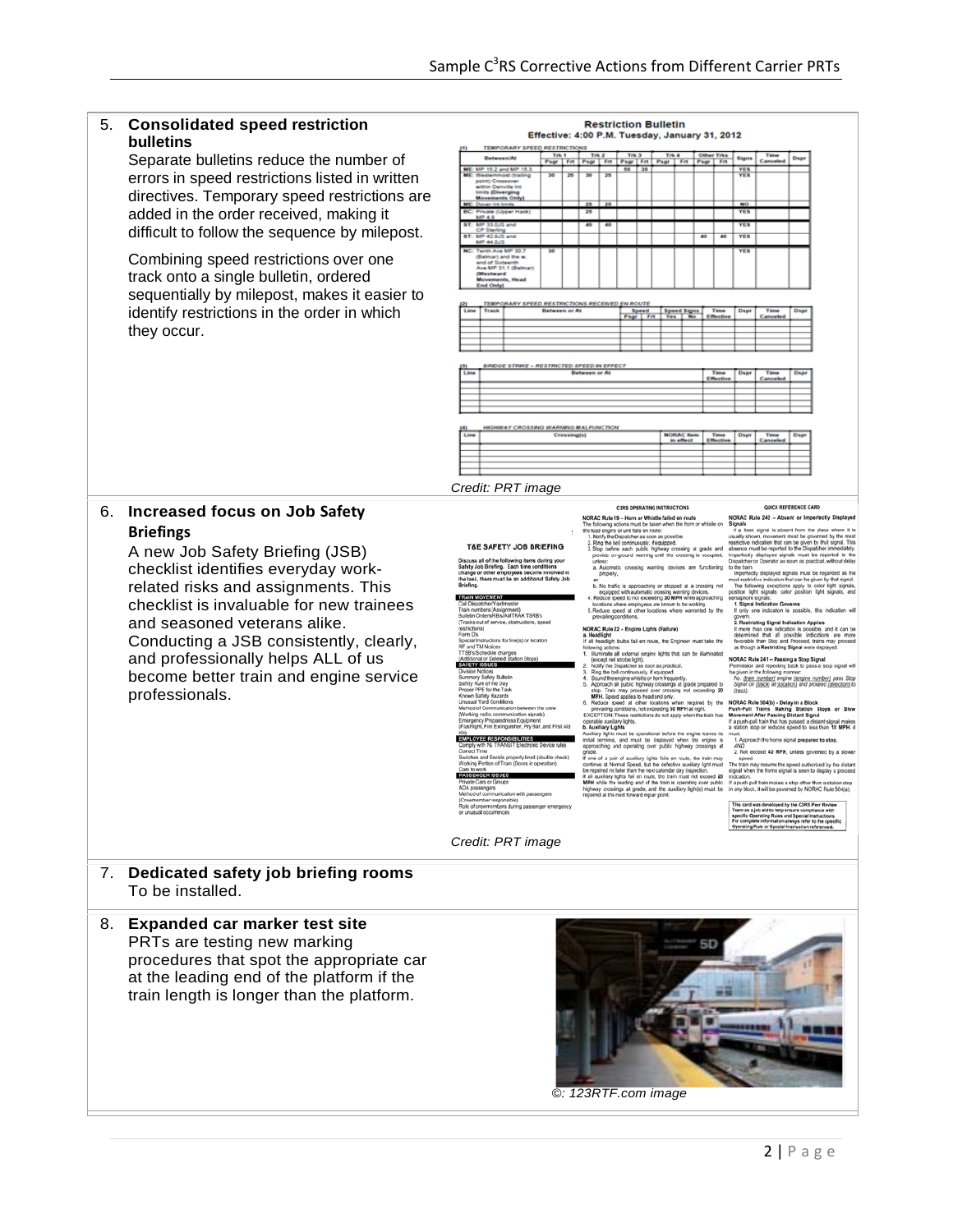| 9. New flagging procedures<br>A new checklist and instructions describe procedures for<br>flagging/pilot/yard service duties.<br>©: 123RTF.com image                                                                                                                                                                                                                                                                                                                                                                                                           |
|----------------------------------------------------------------------------------------------------------------------------------------------------------------------------------------------------------------------------------------------------------------------------------------------------------------------------------------------------------------------------------------------------------------------------------------------------------------------------------------------------------------------------------------------------------------|
| 10. Situational awareness training for distractibility<br>What causes the loss of situational awareness and how can it be prevented? PRT and carrier<br>Offices of System Safety are teaming with Liberty Mutual Insurance-leaders in "risk reduction"<br>and "situational awareness"—to identify tools, programs, and solutions to combat this very real<br>problem.                                                                                                                                                                                          |
| a) Revised blue safety flag policies. The highest percentage of close call cases reported<br>to NASA (37 percent) relate to blue flags. A new system-wide initial safety alert and a<br>revision of all blue flag policies should reduce this percentage and improve worker safety.<br>b) Refresher training. To be developed for employees, where required, based on feedback<br>from C <sup>3</sup> RS reports.<br>Enhanced training. Provided to locomotive engineers, conductors, and dispatchers,<br>C)<br>based on errors reported in C <sup>3</sup> RS. |
| 11. Internet access<br>Improved communications by providing on board crews with<br>Internet access.                                                                                                                                                                                                                                                                                                                                                                                                                                                            |
| Credit: Microsoft                                                                                                                                                                                                                                                                                                                                                                                                                                                                                                                                              |
| 12. Enhanced inspections<br>Formalized and enhanced periodic inspections of emergency door handles.                                                                                                                                                                                                                                                                                                                                                                                                                                                            |
| 13. New form delivery<br>Installed a form delivery process in all sign-up locations.                                                                                                                                                                                                                                                                                                                                                                                                                                                                           |
| <b>14. TMAC Updates</b><br>Multiple PRT-developed recommendations will be included in the<br>AC<br>next version of Train Management and Control (TMAC).                                                                                                                                                                                                                                                                                                                                                                                                        |
| 15. New remote control switch procedure<br>Implemented a process for activating a remote-control switch prevents run-through switches in a<br>location with frequent run-through problems. A flyer provides procedures and diagrams.                                                                                                                                                                                                                                                                                                                           |
| 16. New Crew Resource Management (CRM)<br>This system-wide human factors training helps reduce human factors-caused accidents. CRM is<br>based on C <sup>3</sup> RS report analysis and covers improvements to rail safety, signal awareness,<br>signals, and job briefings.                                                                                                                                                                                                                                                                                   |